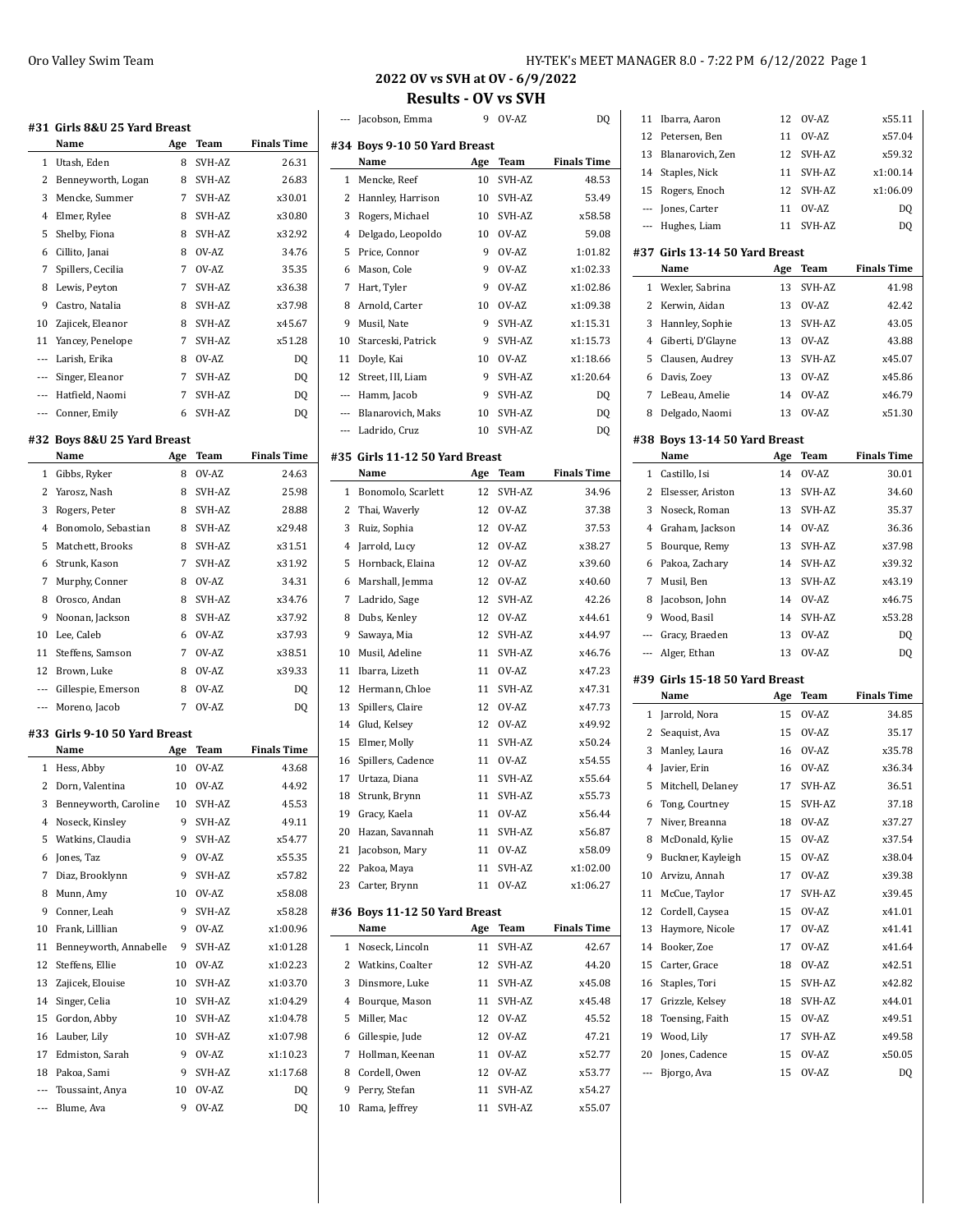| 2022 OV vs SVH at OV - 6/9/2022 |  |
|---------------------------------|--|
| <b>Results - OV vs SVH</b>      |  |
| 42B Bovs 8&U 25 Yard Free       |  |

|        | #40 Boys 15-18 50 Yard Breast<br>Name | Age | Team            | <b>Finals Time</b> |
|--------|---------------------------------------|-----|-----------------|--------------------|
| 1      | Dooling, Carter                       | 18  | OV-AZ           | 26.92              |
| 2      | Tong, Brandon                         | 18  | SVH-AZ          | 28.78              |
| 3      | Edmiston, Scott                       | 15  | OV-AZ           | 30.49              |
| 4      | Bonomolo, Henry                       | 15  | SVH-AZ          | 32.71              |
| 5      | Morgan, Connor                        | 18  | OV-AZ           | x33.58             |
| 6      | Rafacz, Erik                          | 15  | SVH-AZ          | x34.43             |
| 7      | Witthoft. Blake                       | 17  | SVH-AZ          | x34.57             |
| 8      | Hartzell, Noah                        | 16  | OV-AZ           | x35.81             |
| 9      | Hoel, Chase                           | 16  | OV-AZ           | x36.37             |
| 10     | Shanklin, Tanner                      | 17  | OV-AZ           | x37.20             |
| 11     | Smith, Ethan                          | 17  | OV-AZ           | x40.41             |
| 12     | Mulholland, Ryan                      | 18  | SVH-AZ          | x40.76             |
| 13     | Irey, Max                             | 16  | SVH-AZ          | x41.99             |
|        |                                       |     |                 |                    |
|        | #41A Girls 6&U 25 Yard Free           |     |                 |                    |
|        | Name                                  | Age | Team            | <b>Finals Time</b> |
| 1      | Conner, Emily                         | 6   | SVH-AZ          | 27.76              |
| 2      | Robertson, Laney                      | 5   | SVH-AZ          | 33.14              |
| 3      | Lauber, Evie                          | 6   | SVH-AZ          | x37.37             |
| 4      | Matchett, Luci                        | 6   | SVH-AZ          | x38.50             |
| 5      | White, Addie                          | 6   | SVH-AZ          | x43.74             |
| 6      | Singer, Madelyn                       | 5   | SVH-AZ          | x1:19.35           |
| 7      | Estes, Addison                        | 5   | SVH-AZ          | x1:19.36           |
|        | #41B  Girls 8&U 25 Yard Free          |     |                 |                    |
|        | Name                                  | Age | Team            | <b>Finals Time</b> |
| 1      | Benneyworth, Logan                    | 8   | SVH-AZ          | 20.23              |
| 2      | Brodhead, Dori                        | 8   | OV-AZ           | 21.14              |
|        |                                       |     |                 |                    |
| 3      | Utash, Eden                           | 8   | SVH-AZ          | 21.61              |
| 4      | Mencke, Summer                        | 7   | SVH-AZ          | x23.35             |
| 5      | Castro, Natalia                       | 8   | SVH-AZ          | x23.66             |
| 6      | Sutton, Lilly                         | 8   | SVH-AZ          | x23.72             |
| 7      | Zajicek, Eleanor                      | 8   | SVH-AZ          | x24.06             |
| 8      | Larish, Erika                         | 8   | OV-AZ           | 25.00              |
| 9      | Shelby, Fiona                         | 8   | SVH-AZ          | x25.15             |
| 10     | Hatfield, Naomi                       | 7   | SVH-AZ          | x25.35             |
| 11     | Elmer, Rylee                          | 8   | SVH-AZ          | x25.65             |
| 12     | Spillers, Cecilia                     | 7   | OV-AZ           | x31.21             |
| 13     | Lewis, Peyton                         | 7   | SVH-AZ          | x31.52             |
| 14     | Wild, Rivers                          | 7   | SVH-AZ          | x32.02             |
| 15     | Cillito, Janai                        | 8   | OV-AZ           | x32.13             |
| 16     | Yancey, Penelope                      | 7   | SVH-AZ          | x33.58             |
| 17     | Singer, Eleanor                       | 7   | SVH-AZ          | x36.90             |
|        |                                       |     |                 |                    |
|        | #42A Boys 6&U 25 Yard Free<br>Name    | Age | Team            | <b>Finals Time</b> |
| 1      | Clausen, Otis                         | 6   | SVH-AZ          | 26.46              |
| 2      | George, Boz                           | 6   | SVH-AZ          | 28.52              |
| 3      | Dorn, Preston                         | 5   | OV-AZ           | 32.09              |
| 4      | Lee, Caleb                            | 6   | OV-AZ           | 34.92              |
|        |                                       | 6   |                 |                    |
| 5      | Gottfredson, Guy                      | 5   | OV-AZ           | x41.15             |
| 6<br>7 | Yancey, Bennett<br>Hollman, Sebastian | 5   | SVH-AZ<br>OV-AZ | x47.68<br>x52.52   |

| #42B Boys 8&U 25 Yard Free |                                     |     |                  |                    |  |
|----------------------------|-------------------------------------|-----|------------------|--------------------|--|
|                            | Name                                | Age | <b>Team</b>      | <b>Finals Time</b> |  |
| $\mathbf{1}$               | Yarosz, Nash                        | 8   | SVH-AZ           | 18.73              |  |
| 2                          | Murphy, Conner                      | 8   | OV-AZ            | 20.65              |  |
| 3                          | Bonomolo, Sebastian                 | 8   | SVH-AZ           | 20.89              |  |
| 4                          | Gibbs, Ryker                        | 8   | OV-AZ            | 21.72              |  |
| 5                          | Rogers, Peter                       | 8   | SVH-AZ           | x22.35             |  |
| 6                          | Matchett, Brooks                    | 8   | SVH-AZ           | x22.44             |  |
| 7                          | Orosco, Andan                       | 8   | SVH-AZ           | x23.84             |  |
| 8                          | Strunk, Kason                       | 7   | SVH-AZ           | x24.92             |  |
| 9                          | Brown, Luke                         | 8   | OV-AZ            | x26.60             |  |
| 10                         | Noonan, Jackson                     | 8   | SVH-AZ           | x28.66             |  |
| 11                         | Moreno, Jacob                       | 7   | OV-AZ            | x30.08             |  |
| 12                         | Gillespie, Emerson                  | 8   | OV-AZ            | x30.39             |  |
| 13                         | Hannley, Davis                      | 8   | SVH-AZ           | x30.64             |  |
| 14                         | Steffens, Samson                    | 7   | OV-AZ            | x31.22             |  |
| 15                         | Frank, Owen                         | 7   | OV-AZ            | x31.23             |  |
|                            |                                     |     |                  |                    |  |
|                            | #43 Girls 9-10 50 Yard Free<br>Name | Age | Team             | <b>Finals Time</b> |  |
| 1                          | Hess, Abby                          | 10  | OV-AZ            | 34.49              |  |
| 2                          |                                     | 10  |                  |                    |  |
| 3                          | Benneyworth, Caroline               | 9   | SVH-AZ<br>SVH-AZ | 34.98<br>41.03     |  |
|                            | Benneyworth, Annabelle              | 9   | SVH-AZ           |                    |  |
| $\overline{4}$             | Noseck, Kinsley                     |     | SVH-AZ           | x42.55             |  |
| 5                          | Watkins, Claudia                    | 9   |                  | x43.00             |  |
| 6                          | Dorn, Valentina                     | 10  | OV-AZ            | 43.82              |  |
| 7                          | Conner, Leah                        | 9   | SVH-AZ           | x44.76             |  |
| 8                          | Gordon, Abby                        | 10  | SVH-AZ           | x46.20             |  |
| 9                          | Edmiston, Sarah                     | 9   | OV-AZ            | x46.48             |  |
| 10                         | Zajicek, Elouise                    | 10  | SVH-AZ           | x47.61             |  |
| 11                         | Dubs, Quinn                         | 9   | OV-AZ            | x48.87             |  |
| 12                         | Frank, Lilllian                     | 9   | OV-AZ            | x49.32             |  |
| 13                         | Lauber, Lily                        | 10  | SVH-AZ           | x51.37             |  |
| 14                         | Singer, Celia                       | 10  | SVH-AZ           | x51.55             |  |
| 15                         | Steffens, Ellie                     | 10  | OV-AZ            | x52.51             |  |
| 16                         | Jones, Taz                          | 9   | OV-AZ            | x53.05             |  |
| 17                         | Diaz, Brooklynn                     | 9   | SVH-AZ           | x53.23             |  |
| 18                         | Munn, Amy                           | 10  | OV-AZ            | x54.07             |  |
| 19                         | Toussaint, Anya                     | 10  | OV-AZ            | x58.41             |  |
| 20                         | Jacobson, Emma                      | 9   | OV-AZ            | x59.42             |  |
| 21                         | Pakoa, Sami                         | 9   | SVH-AZ           | x59.71             |  |
| 22                         | Blume, Ava                          | 9   | OV-AZ            | x1:11.59           |  |
|                            | #44 Boys 9-10 50 Yard Free          |     |                  |                    |  |
|                            | Name                                | Age | <b>Team</b>      | <b>Finals Time</b> |  |
| 1                          | Hannley, Harrison                   | 10  | SVH-AZ           | 34.41              |  |
| 2                          | Ladrido, Cruz                       | 10  | SVH-AZ           | 34.76              |  |
| 3                          | Mencke, Reef                        | 10  | SVH-AZ           | x38.80             |  |
| 4                          | Rogers, Michael                     | 10  | SVH-AZ           | x43.98             |  |
| 5                          | Price, Connor                       | 9   | OV-AZ            | 44.10              |  |
| 6                          | Delgado, Leopoldo                   | 10  | OV-AZ            | 46.93              |  |
| 7                          | Mason, Cole                         | 9   | OV-AZ            | x48.67             |  |
| 8                          | Hart, Tyler                         | 9   | OV-AZ            | x48.84             |  |
| 9                          | Lee, Jackson                        | 9   | OV-AZ            | x50.30             |  |
| 10                         | Starceski, Patrick                  | 9   | SVH-AZ           | x53.13             |  |
| 11                         | Street, III, Liam                   | 9   | SVH-AZ           | x55.26             |  |
| 12                         | Arnold, Carter                      | 10  | OV-AZ            | x57.93             |  |
|                            |                                     |     |                  |                    |  |

**#43 Girls 9-10 50 Yard Free**

**#44 Boys 9-10 50 Yard Free**

## 13 Musil, Nate 9 SVH-AZ x58.51 Hamm, Jacob 9 SVH-AZ x1:02.65 Doyle, Kai 10 OV-AZ x1:04.73 Nagal, Mason 9 OV-AZ x1:06.07 Blanarovich, Maks 10 SVH-AZ x1:07.17 Stine, Samuel 9 OV-AZ x1:31.84 **#45 Girls 11-12 50 Yard Free Name Age Team Finals Time** Thai, Waverly 12 OV-AZ 28.27 Ruiz, Sophia 12 OV-AZ 28.29 Jarrold, Lucy 12 OV-AZ x29.17 Marshall, Jemma 12 OV-AZ x29.99 5 Hornback, Elaina 12 OV-AZ x30.12 Bonomolo, Scarlett 12 SVH-AZ 30.22 Dubs, Kenley 12 OV-AZ x31.14 Sawaya, Mia 12 SVH-AZ 33.45 Ladrido, Sage 12 SVH-AZ x33.52 Gracy, Kaela 11 OV-AZ x33.92 Ibarra, Lizeth 11 OV-AZ x35.14 Musil, Adeline 11 SVH-AZ x35.19 Glud, Kelsey 12 OV-AZ x36.49 14 Spillers, Claire 12 OV-AZ x36.89 Jacobson, Mary 11 OV-AZ x38.01 16 Spillers, Cadence 11 OV-AZ x38.32 17 Hermann, Chloe 11 SVH-AZ x38.48 Gibbs, Finley 12 OV-AZ x39.07 Elmer, Molly 11 SVH-AZ x41.71 Pakoa, Maya 11 SVH-AZ x42.53 21 Urtaza, Diana 11 SVH-AZ x42.58 Carter, Brynn 11 OV-AZ x47.74

| 25           | Hart, Lily                  | 11  | $OV-AZ$ | x1:29.15           |
|--------------|-----------------------------|-----|---------|--------------------|
|              | #46 Boys 11-12 50 Yard Free |     |         |                    |
|              | Name                        | Age | Team    | <b>Finals Time</b> |
| $\mathbf{1}$ | Miller, Mac                 | 12  | $OV-AZ$ | 30.82              |
| 2            | Bourque, Mason              | 11  | SVH-AZ  | 31.47              |
| 3            | Noseck, Lincoln             | 11  | SVH-AZ  | 31.69              |
| 4            | Jones, Carter               | 11  | OV-AZ   | 34.85              |
| 5            | Brown, Zachary              | 12  | OV-AZ   | x34.87             |
| 6            | Dinsmore, Luke              | 11  | SVH-AZ  | x35.10             |
| 7            | Watkins, Coalter            | 12  | SVH-AZ  | x36.61             |
| 8            | Perry, Stefan               | 11  | SVH-AZ  | x38.54             |
| 9            | Hollman, Keenan             | 11  | OV-AZ   | x39.21             |
| 10           | Ibarra, Aaron               | 12  | $OV-AZ$ | x39.56             |
| 11           | Petersen, Ben               | 11  | OV-AZ   | x39.95             |
| 12           | Staples, Nick               | 11  | SVH-AZ  | x40.88             |
| 13           | Gillespie, Jude             | 12  | OV-AZ   | x41.45             |
| 14           | Cordell, Owen               | 12  | $OV-AZ$ | x42.07             |
| 15           | Rama, Jeffrey               | 11  | SVH-AZ  | x42.36             |
| 16           | Blanarovich, Zen            | 12  | SVH-AZ  | x43.33             |
| 17           | Rogers, Enoch               | 12  | SVH-AZ  | x51.71             |
| 18           | Hughes, Liam                | 11  | SVH-AZ  | x1:25.02           |

 Hazan, Savannah 11 SVH-AZ x48.97 Strunk, Brynn 11 SVH-AZ x49.30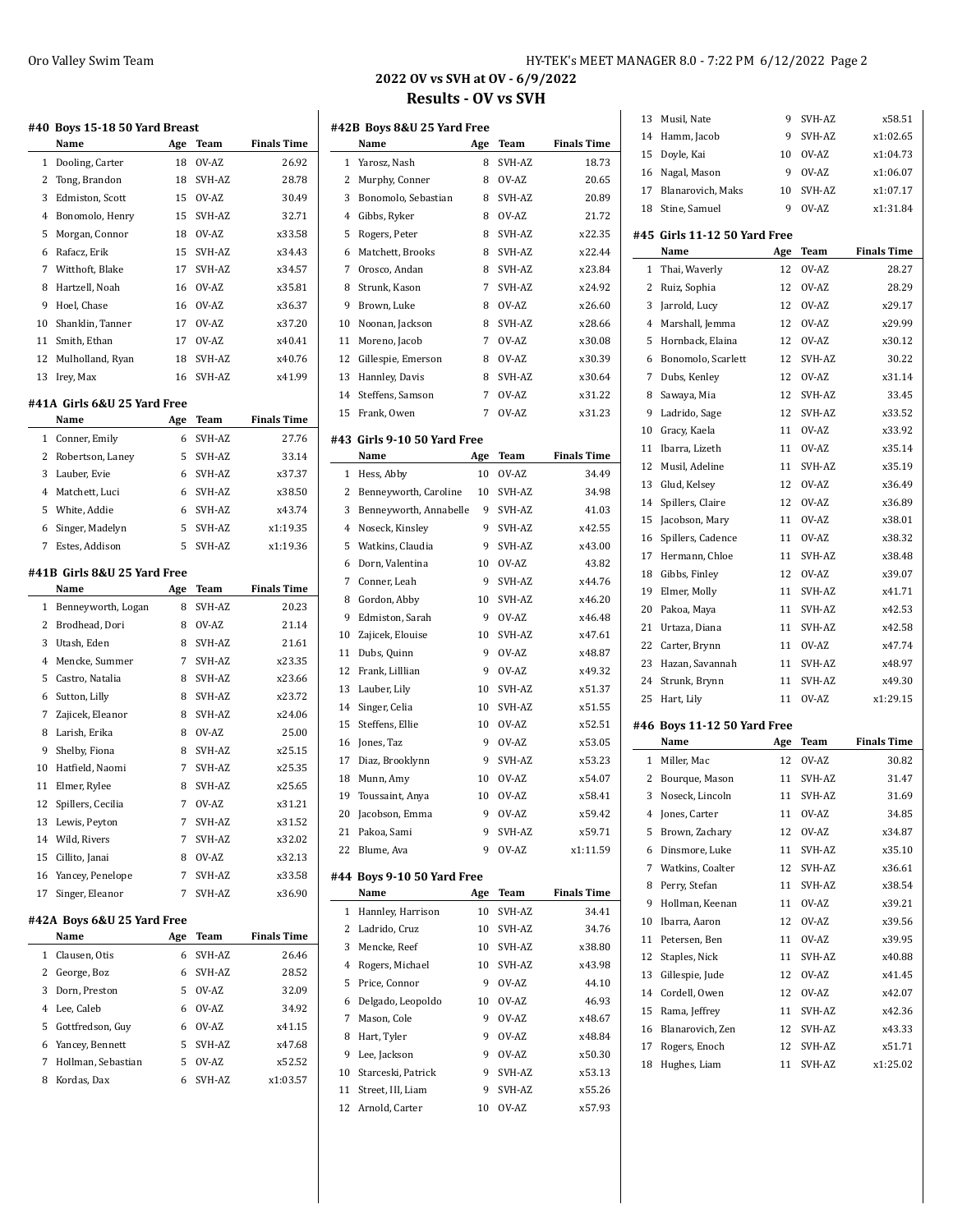|                | #47 Girls 13-14 50 Yard Free<br>Name | Age | Team          | <b>Finals Time</b> |
|----------------|--------------------------------------|-----|---------------|--------------------|
| 1              | Wexler, Sabrina                      | 13  | SVH-AZ        | 30.78              |
| 2              | Davis, Zoey                          | 13  | OV-AZ         | 31.23              |
| 3              | Giberti, D'Glayne                    | 13  | OV-AZ         | 31.41              |
| 4              | Clausen, Audrey                      | 13  | SVH-AZ        | 32.03              |
| 5              | Kerwin, Aidan                        | 13  | OV-AZ         | x33.45             |
| 6              | Delgado, Naomi                       |     | 13 OV-AZ      | x34.59             |
| 7              | Hannley, Sophie                      | 13  | SVH-AZ        | x35.35             |
| 8              | LeBeau, Amelie                       | 14  | OV-AZ         | x35.77             |
|                |                                      |     |               |                    |
|                | #48 Boys 13-14 50 Yard Free<br>Name  | Age | Team          | <b>Finals Time</b> |
| $\mathbf{1}$   | Castillo, Isi                        | 14  | OV-AZ         | 24.56              |
|                | 2 Bourque, Remy                      | 13  | SVH-AZ        | 26.29              |
| 3              | Elsesser, Ariston                    | 13  | SVH-AZ        | 26.71              |
| 4              | Noseck, Roman                        | 13  | SVH-AZ        | x28.78             |
| 5              | Graham, Jackson                      |     | 14 OV-AZ      | 29.21              |
| 6              | Pakoa, Zachary                       | 14  | SVH-AZ        | x30.43             |
| 7              | Alger, Ethan                         | 13  | OV-AZ         | x30.47             |
| 8              | Musil, Ben                           | 13  | SVH-AZ        | x32.56             |
| 9              | Jacobson, John                       | 14  | OV-AZ         | x37.74             |
| 10             | Wood, Basil                          | 14  | SVH-AZ        | x41.68             |
| 11             | Gracy, Braeden                       | 13  | OV-AZ         | x46.44             |
|                |                                      |     |               |                    |
|                | #49 Girls 15-18 50 Yard Free<br>Name | Age | Team          | <b>Finals Time</b> |
|                | 1 Manley, Laura                      | 16  | OV-AZ         | 26.04              |
|                | 2 McDonald, Kylie                    | 15  | OV-AZ         | 26.08              |
| 3              | Melendez, Megan                      | 17  | SVH-AZ        | 26.64              |
| $\overline{4}$ | Niver, Breanna                       | 18  | OV-AZ         | x27.27             |
| 5              | Jarrold, Nora                        | 15  | OV-AZ         | x27.52             |
| 6              | Seaquist, Ava                        | 15  | OV-AZ         | x27.75             |
| 7              | Buckner, Kayleigh                    | 15  | OV-AZ         | x27.87             |
| 8              | Javier, Erin                         | 16  | OV-AZ         | x27.95             |
| 9              | Finical, Skyler                      | 15  | SVH-AZ        | 28.12              |
|                | 10 Booker, Zoe                       |     | 17 OV-AZ      | x28.23             |
|                | 11 Arvizu, Annah                     | 17  | OV-AZ         | x28.42             |
| 12             | Mitchell, Delaney                    | 17  | SVH-AZ        | x28.49             |
|                | 13 McCue, Taylor                     |     | 17 SVH-AZ     | x28.58             |
| 14             | Haymore, Nicole                      | 17  | OV-AZ         | x29.54             |
| 15             | Mitchell, Avery                      | 15  | SVH-AZ        | x29.69             |
| 16             | Carter, Grace                        | 18  | OV-AZ         | x30.00             |
| 17             | Tong, Courtney                       | 15  | SVH-AZ        | x30.51             |
| 18             | Staples, Tori                        | 15  | SVH-AZ        | x31.30             |
| 19             | Cordell, Caysea                      | 15  | OV-AZ         | x31.35             |
| 20             | Bjorgo, Ava                          | 15  | OV-AZ         | x31.74             |
| 21             | Barela, Frankie                      | 16  | SVH-AZ        | x31.79             |
| 22             | Grizzle, Kelsey                      | 18  | SVH-AZ        | x31.89             |
| 23             | Wood, Lily                           | 17  | SVH-AZ        | x33.83             |
| 24             | Toensing, Faith                      | 15  | OV-AZ         | x34.50             |
| 25             | Jones, Cadence                       | 15  | OV-AZ         | x35.42             |
|                |                                      |     |               |                    |
|                | #50 Boys 15-18 50 Yard Free<br>Name  |     |               |                    |
| 1              |                                      | Age | Team<br>OV-AZ | <b>Finals Time</b> |
|                | Edmiston, Scott                      | 15  |               | 21.69              |
| 2              | Dooling, Carter                      | 18  | OV-AZ         | 22.49              |
| 3              | Tong, Brandon                        | 18  | SVH-AZ        | 23.27              |

## **2022 OV vs SVH at OV - 6/9/2022 Results - OV vs SVH**

|   | 4 Morgan, Connor    | 18 | OV-AZ   | x24.08 |
|---|---------------------|----|---------|--------|
|   | 5 Perry, Jared      | 17 | SVH-AZ  | 24.30  |
| 6 | Rafacz, Erik        | 15 | SVH-AZ  | x25.47 |
|   | 7 Bonomolo, Henry   | 15 | SVH-AZ  | x25.82 |
| 8 | Orosco, Aidan       | 16 | SVH-AZ  | x26.16 |
| 9 | Smith, Ethan        | 17 | $OV-AZ$ | x26.23 |
|   | 10 Hoel, Chase      | 16 | OV-AZ   | x26.25 |
|   | 11 Witthoft, Blake  | 17 | SVH-AZ  | x28.14 |
|   | 12 Hartzell, Noah   | 16 | OV-AZ   | x28.37 |
|   | 13 Mulholland, Ryan | 18 | SVH-AZ  | x31.42 |
|   | 14 Irev, Max        | 16 | SVH-AZ  | x34.31 |

#### **#51 Girls 8&U 100 Yard Free Relay**

|       | Team                | Relay            | <b>Finals Time</b>   |
|-------|---------------------|------------------|----------------------|
|       | 1 SVH-AZ            | A                | 1:31.17              |
|       | Utash, Eden 8       |                  | Mencke, Summer 7     |
|       | Castro, Natalia 8   |                  | Benneyworth, Logan 8 |
|       | 2 SVH-AZ            | B                | x1:50.20             |
|       | Shelby, Fiona 8     | Elmer, Rylee 8   |                      |
|       | Sutton, Lilly 8     | Lewis, Peyton 7  |                      |
| 3     | OV-AZ               | A                | 1:56.83              |
|       | Brodhead, Dori 8    | Larish, Erika 8  |                      |
|       | Spillers, Cecilia 7 | Cillito, Janai 8 |                      |
|       | 4 SVH-AZ            | D                | x2:58.98             |
|       | Campbell, Caliegh 7 | Lauber, Evie 6   |                      |
|       | Robertson, Laney 5  |                  | Yancey, Penelope 7   |
| $---$ | SVH-AZ              | C                | DO                   |
|       | Hatfield, Naomi 7   | Conner, Emily 6  |                      |
|       | Wild, Rivers 7      |                  | Singer, Eleanor 7    |

#### **#52 Boys 8&U 100 Yard Free Relay**

 $\overline{\phantom{a}}$ 

 $\overline{\phantom{a}}$ 

|    | Team                  | Relay                | <b>Finals Time</b> |
|----|-----------------------|----------------------|--------------------|
| 1. | SVH-AZ                | А                    | 1:26.48            |
|    | Bonomolo, Sebastian 8 | Rogers, Peter 8      |                    |
|    | Orosco, Andan 8       | Yarosz, Nash 8       |                    |
|    | 2 OV-AZ               | A                    | 1:41.56            |
|    | Gibbs, Ryker 8        | Brown, Luke 8        |                    |
|    | Gillespie, Emerson 8  | Murphy, Conner 8     |                    |
|    | 3 SVH-AZ              | B                    | x1:42.88           |
|    | Strunk, Kason 7       | Singer, Levi 8       |                    |
|    | Johnston, Chasin 8    | Matchett, Brooks 8   |                    |
| 4  | $OV-AZ$               | B                    | x2.42.31           |
|    | Dorn, Preston 5       | Frank, Owen 7        |                    |
|    | Gottfredson, Guy 6    | Hollman, Sebastian 5 |                    |
|    |                       |                      |                    |

#### **#53 Girls 9-10 200 Yard Free Relay**

|              | Team               | Relay             | <b>Finals Time</b>       |
|--------------|--------------------|-------------------|--------------------------|
| $\mathbf{1}$ | SVH-AZ             | А                 | 2:38.58                  |
|              | Noseck, Kinsley 9  |                   | Benneyworth, Annabelle 9 |
|              | Watkins, Claudia 9 |                   | Benneyworth, Caroline 10 |
|              | 2 OV-AZ            | A                 | 2:54.81                  |
|              | Dorn, Valentina 10 | Frank, Lilllian 9 |                          |
|              | Edmiston, Sarah 9  | Hess, Abby 10     |                          |
| 3.           | SVH-AZ             | B                 | x3:23.49                 |
|              | Singer, Celia 10   |                   | Diaz, Brooklynn 9        |
|              | Lauber, Lily 10    | Conner, Leah 9    |                          |
| 4            | $OV-AZ$            | B                 | x3:34.77                 |
|              | Jones, Taz 9       |                   | Jacobson, Emma 9         |
|              | Munn, Amy 10       |                   | Steffens, Ellie 10       |

|                | #54 Boys 9-10 200 Yard Free Relay   |               |                      |  |  |
|----------------|-------------------------------------|---------------|----------------------|--|--|
|                | <b>Team</b>                         | Relay         | <b>Finals Time</b>   |  |  |
|                | 1 SVH-AZ                            | A             | 2:39.82              |  |  |
|                | Hannley, Harrison 10                |               | Rogers, Michael 10   |  |  |
|                | Mencke, Reef 10                     |               | Ladrido, Cruz 10     |  |  |
|                | 2 OV-AZ                             | A             | 3:07.76              |  |  |
|                | Price, Connor 9                     | Mason, Cole 9 |                      |  |  |
|                | Hart, Tyler 9                       |               | Delgado, Leopoldo 10 |  |  |
|                | 3 SVH-AZ                            | R             | x3:51.00             |  |  |
|                | Hamm, Jacob 9                       |               | Street, III, Liam 9  |  |  |
|                | Starceski, Patrick 9                | Musil, Nate 9 |                      |  |  |
|                | #55 Girls 11-12 200 Yard Free Relay |               |                      |  |  |
|                | <b>Team</b>                         | Relay         | <b>Finals Time</b>   |  |  |
| 1              | $OV-AZ$                             | A             | 1:56.80              |  |  |
|                | Ruiz, Sophia 12                     |               | Marshall, Jemma 12   |  |  |
|                | Jarrold, Lucy 12                    |               | Thai, Waverly 12     |  |  |
| $\overline{2}$ | SVH-AZ                              | A             | 2:11.81              |  |  |

## Gracy, Kaela 11 Hornback, Elaina 12 4 OV-AZ C x2:44.75 Glud, Kelsey 12 Spillers, Cadence 11 Carter, Brynn 11 Gibbs, Finley 12 5 SVH-AZ B x2:50.99 Elmer, Molly 11 Hermann, Chloe 11 Urtaza, Diana 11 Strunk, Brynn 11

Ladrido, Sage 12 Musil, Adeline 11 Sawaya, Mia 12 Bonomolo, Scarlett 12 3 OV-AZ B x2:16.16 Spillers, Claire 12 Ibarra, Lizeth 11

#### **#56 Boys 11-12 200 Yard Free Relay**

|   | Team              | Relay          | <b>Finals Time</b>  |
|---|-------------------|----------------|---------------------|
|   | 1 SVH-AZ          | A              | 2:18.15             |
|   | Bourque, Mason 11 |                | Perry, Stefan 11    |
|   | Dinsmore, Luke 11 |                | Noseck, Lincoln 11  |
|   | 2 OV-AZ           | A              | 2:24.67             |
|   | Brown, Zachary 12 |                | Hollman, Keenan 11  |
|   | Jones, Carter 11  | Miller. Mac 12 |                     |
|   | 3 SVH-AZ          | B              | x2:45.55            |
|   | Manning, Ben 11   |                | Blanarovich, Zen 12 |
|   | Rama, Jeffrey 11  |                | Watkins, Coalter 12 |
| 4 | OVAZ              | B              | x2:47.96            |
|   | Cordell, Owen 12  |                | Gillespie, Jude 12  |
|   | Petersen, Ben 11  |                | Ibarra, Aaron 12    |
|   |                   |                |                     |

### **#57 Girls 13-14 200 Yard Free Relay Team Relay Finals Time**

|              | 1 SVH-AZ                           | A     | 2:09.54              |
|--------------|------------------------------------|-------|----------------------|
|              | Clausen, Audrey 13                 |       | Ladrido, Sage 12     |
|              | Hannley, Sophie 13                 |       | Wexler, Sabrina 13   |
|              | 2 OV-AZ                            | A     | 2:16.65              |
|              | Delgado, Naomi 13                  |       | Giberti, D'Glayne 13 |
|              | Kerwin. Aidan 13                   |       | LeBeau, Amelie 14    |
|              | #58 Boys 13-14 200 Yard Free Relay |       |                      |
|              |                                    |       |                      |
|              |                                    |       |                      |
|              | Team                               | Relay | <b>Finals Time</b>   |
| $\mathbf{1}$ | SVH-AZ                             | A     | 1:52.97              |
|              | Elsesser, Ariston 13               |       | Noseck, Roman 13     |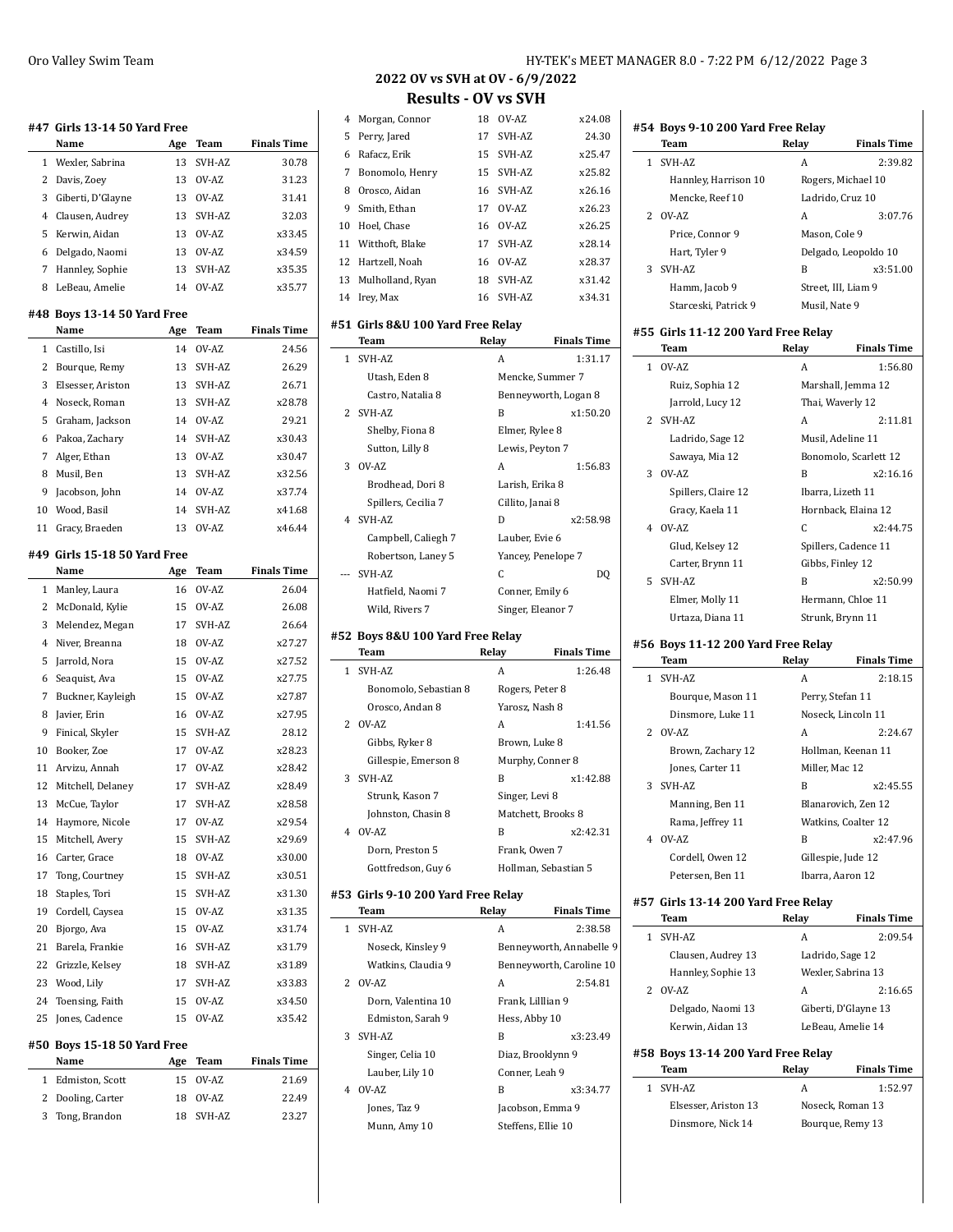|     | (#58 Boys 13-14 200 Yard Free Relay)        |       |                    |                                |
|-----|---------------------------------------------|-------|--------------------|--------------------------------|
| 2   | OV-AZ                                       |       | A                  | 2:17.57                        |
|     | Graham, Jackson 14                          |       | Jacobson, John 14  |                                |
|     | Gracy, Braeden 13                           |       | Castillo, Isi 14   |                                |
|     | #59 Girls 15-18 200 Yard Free Relay<br>Team | Relay |                    | <b>Finals Time</b>             |
| 1   | OV-AZ                                       |       | A                  | 1:47.13                        |
|     | McDonald, Kylie 15                          |       | Jarrold, Nora 15   |                                |
|     | Niver, Breanna 18                           |       | Manley, Laura 16   |                                |
| 2   | OV-AZ                                       |       | B                  | x1:51.47                       |
|     | Booker, Zoe 17                              |       |                    | Buckner, Kayleigh 15           |
|     | Seaquist, Ava 15                            |       | Javier, Erin 16    |                                |
| 3   | SVH-AZ                                      |       | A                  | 1:53.95                        |
|     | Mitchell, Delaney 17                        |       | McCue, Taylor 17   |                                |
|     | Finical, Skyler 15                          |       |                    |                                |
| 4   | SVH-AZ                                      |       | B                  | Melendez, Megan 17<br>x2:05.11 |
|     |                                             |       |                    |                                |
|     | Wood, Lily 17                               |       | Staples, Tori 15   |                                |
|     | Barela, Frankie 16                          |       | Tong, Courtney 15  |                                |
| 5   | OV-AZ                                       |       | C                  | x2:07.86                       |
|     | Haymore, Nicole 17                          |       | Jones, Cadence 15  |                                |
|     | Cordell, Caysea 15                          |       | Arvizu, Annah 17   |                                |
|     | #60 Boys 15-18 200 Yard Free Relay          |       |                    |                                |
|     | Team                                        | Relay |                    | <b>Finals Time</b>             |
| 1   | SVH-AZ                                      |       | A                  | 1:36.43                        |
|     | Tong, Brandon 18                            |       | Rafacz, Erik 15    |                                |
|     | Perry, Jared 17                             |       |                    | Bonomolo, Henry 15             |
| 2   | OV-AZ                                       |       | A                  | 1:36.49                        |
|     | Morgan, Connor 18                           |       | Hoel, Chase 16     |                                |
|     | Smith, Ethan 17                             |       | Edmiston, Scott 15 |                                |
| 3   | SVH-AZ                                      |       | B                  | x1:59.14                       |
|     | Orosco, Aidan 16                            |       |                    | Mulholland, Ryan 18            |
|     | Witthoft, Blake 17                          |       | Irey, Max 16       |                                |
|     |                                             |       |                    |                                |
|     | #101 Girls 9-10 100 Yard IM                 |       |                    |                                |
|     | Name                                        | Age   | Team               | <b>Finals Time</b>             |
| 1   | Hess, Abby                                  | 10    | OV-AZ              | 1:26.42                        |
| 2   | Benneyworth, Caroline                       | 10    | SVH-AZ             | 1:31.34                        |
| 3   | Dorn, Valentina                             | 10    | OV-AZ              | 1:41.25                        |
| 4   | Watkins, Claudia                            | 9     | SVH-AZ             | 1:48.36                        |
| 5   | Conner, Leah                                | 9     | SVH-AZ             | x1:55.14                       |
| 6   | Benneyworth, Annabelle                      | 9     | SVH-AZ             | x1:55.36                       |
| 7   | Jones, Taz                                  | 9     | OV-AZ              | x1:57.03                       |
| 8   | Gordon, Abby                                | 10    | SVH-AZ             | x1:59.63                       |
| 9   | Munn, Amy                                   | 10    | OV-AZ              | x2:06.07                       |
| 10  | Edmiston, Sarah                             | 9     | OV-AZ              | x2:06.18                       |
| 11  |                                             |       | OV-AZ              |                                |
|     | Dubs, Quinn                                 | 9     |                    | x2:07.17                       |
| 12  | Lauber, Lily                                | 10    | SVH-AZ             | x2:07.28                       |
| 13  | Frank, Lilllian                             | 9     | OV-AZ              | x2:08.04                       |
| 14  | Zajicek, Elouise                            | 10    | SVH-AZ             | x2:08.09                       |
| 15  | Steffens, Ellie                             | 10    | OV-AZ              | x2:08.97                       |
| 16  | Diaz, Brooklynn                             | 9     | SVH-AZ             | x2:10.11                       |
| 17  | Singer, Celia                               | 10    | SVH-AZ             | x2:13.25                       |
| 18  | Toussaint, Anya                             | 10    | OV-AZ              | x2:28.40                       |
| 19  | Pakoa, Sami                                 | 9     | SVH-AZ             | x2:32.13                       |
| --- | Jacobson, Emma                              | 9     | OV-AZ              | DQ                             |

## Oro Valley Swim Team Team Team  $HY-TEK'$ s MEET MANAGER 8.0 - 7:22 PM 6/12/2022 Page 4

## **2022 OV vs SVH at OV - 6/9/2022 Results - OV vs SVH**

| #102 Boys 9-10 100 Yard IM |                              |     |             |                    |
|----------------------------|------------------------------|-----|-------------|--------------------|
|                            | Name                         | Age | Team        | <b>Finals Time</b> |
| 1                          | Ladrido, Cruz                | 10  | SVH-AZ      | 1:32.07            |
| 2                          | Mencke, Reef                 | 10  | SVH-AZ      | 1:34.51            |
| 3                          | Hannley, Harrison            | 10  | SVH-AZ      | x1:37.53           |
| 4                          | Rogers, Michael              | 10  | SVH-AZ      | x1:56.89           |
| 5                          | Delgado, Leopoldo            | 10  | OV-AZ       | 2:00.76            |
| 6                          | Price, Connor                | 9   | OV-AZ       | 2:02.53            |
| 7                          | Arnold, Carter               | 10  | OV-AZ       | x2:05.88           |
| 8                          | Hart, Tyler                  | 9   | OV-AZ       | x2:09.07           |
| 9                          | Starceski, Patrick           | 9   | SVH-AZ      | x2:17.01           |
| ---                        | Musil, Nate                  | 9   | SVH-AZ      | DQ                 |
| ---                        | Street, III, Liam            | 9   | SVH-AZ      | DQ                 |
| ---                        | Mason, Cole                  | 9   | OV-AZ       | DQ                 |
| ---                        | Lee, Jackson                 | 9   | OV-AZ       | DQ                 |
| ---                        | Nagal, Mason                 | 9   | OV-AZ       | DQ                 |
| ---                        | Blanarovich, Maks            | 10  | SVH-AZ      | DQ                 |
| ---                        | Doyle, Kai                   | 10  | OV-AZ       | DQ                 |
|                            |                              |     |             |                    |
|                            | #103 Girls 11-12 100 Yard IM |     |             |                    |
|                            | Name                         | Age | <b>Team</b> | <b>Finals Time</b> |
| 1                          | Ruiz, Sophia                 | 12  | OV-AZ       | 1:10.52            |
| 2                          | Thai, Waverly                | 12  | OV-AZ       | 1:11.27            |
| 3                          | Jarrold, Lucy                | 12  | OV-AZ       | x1:13.23           |
| 4                          | Bonomolo, Scarlett           | 12  | SVH-AZ      | 1:17.10            |
| 5                          | Hornback, Elaina             | 12  | OV-AZ       | x1:17.63           |
| 6                          | Marshall, Jemma              | 12  | OV-AZ       | x1:20.47           |
| 7                          | Dubs, Kenley                 | 12  | OV-AZ       | x1:21.30           |
| 8                          | Sawaya, Mia                  | 12  | SVH-AZ      | 1:28.92            |
| 9                          | Ladrido, Sage                | 12  | SVH-AZ      | x1:29.08           |
| 10                         | Gracy, Kaela                 | 11  | OV-AZ       | x1:30.46           |
| 11                         | Ibarra, Lizeth               | 11  | OV-AZ       | x1:32.11           |
| 12                         | Musil, Adeline               | 11  | SVH-AZ      | x1:33.91           |
| 13                         | Glud, Kelsey                 | 12  | OV-AZ       | x1:34.38           |
| 14                         | Hermann, Chloe               | 11  | SVH-AZ      | x1:38.05           |
| 15                         | Spillers, Claire             | 12  | OV-AZ       | x1:40.18           |
| 16                         | Elmer, Molly                 | 11  | SVH-AZ      | x1:43.23           |
| 17                         | Jacobson, Mary               | 11  | OV-AZ       | x1:47.97           |
| 18                         | Spillers, Cadence            | 11  | OV-AZ       | x1:50.77           |
|                            | 19 Strunk, Brynn             | 11  | SVH-AZ      | x1:52.15           |
| 20                         | Urtaza, Diana                | 11  | SVH-AZ      | x1:55.36           |
| 21                         | Carter, Brynn                | 11  | OV-AZ       | x1:59.31           |
| 22                         | Pakoa, Maya                  | 11  | SVH-AZ      | x2:01.39           |
| 23                         | Hazan, Savannah              | 11  | SVH-AZ      | x2:01.83           |
|                            | #104 Boys 11-12 100 Yard IM  |     |             |                    |
|                            | Name                         | Age | Team        | <b>Finals Time</b> |
| 1                          | Noseck, Lincoln              | 11  | SVH-AZ      | 1:24.82            |
| 2                          | Dinsmore, Luke               | 11  | SVH-AZ      | 1:25.67            |
| 3                          | Miller, Mac                  | 12  | OV-AZ       | 1:28.23            |
| 4                          | Bourque, Mason               | 11  | SVH-AZ      | x1:30.95           |
| 5                          | Hollman, Keenan              | 11  | OV-AZ       | 1:36.29            |
| 6                          | Perry, Stefan                | 11  | SVH-AZ      | x1:39.02           |
| 7                          | Ibarra, Aaron                | 12  | OV-AZ       | x1:40.48           |
| 8                          | Gillespie, Jude              | 12  | OV-AZ       | x1:41.66           |
| 9                          | Watkins, Coalter             | 12  | SVH-AZ      | x1:41.77           |
| 10                         | Jones, Carter                | 11  | OV-AZ       | x1:44.78           |
|                            |                              |     |             |                    |

| 1<br>2<br>3<br>4<br>5<br>6<br>7<br>8             | Manley, Laura<br>Jarrold, Nora<br>McDonald, Kylie<br>Seaquist, Ava<br>Javier, Erin<br>Niver, Breanna<br>Melendez, Megan<br>Buckner, Kayleigh | 16<br>15<br>15<br>15<br>16<br>18<br>17<br>15 | OV-AZ<br>OV-AZ<br>OV-AZ<br>OV-AZ<br>OV-AZ<br>OV-AZ<br>SVH-AZ<br>OV-AZ | 1:05.18<br>1:08.98<br>x1:09.34<br>x1:09.97<br>x1:10.38<br>x1:11.56<br>1:12.30<br>x1:12.57 |  |
|--------------------------------------------------|----------------------------------------------------------------------------------------------------------------------------------------------|----------------------------------------------|-----------------------------------------------------------------------|-------------------------------------------------------------------------------------------|--|
| 9                                                | Mitchell, Delaney                                                                                                                            | 17                                           | SVH-AZ                                                                | 1:14.30                                                                                   |  |
|                                                  |                                                                                                                                              |                                              |                                                                       |                                                                                           |  |
|                                                  |                                                                                                                                              |                                              |                                                                       |                                                                                           |  |
|                                                  |                                                                                                                                              |                                              |                                                                       |                                                                                           |  |
|                                                  |                                                                                                                                              |                                              |                                                                       |                                                                                           |  |
|                                                  |                                                                                                                                              |                                              |                                                                       |                                                                                           |  |
|                                                  |                                                                                                                                              |                                              |                                                                       |                                                                                           |  |
|                                                  |                                                                                                                                              |                                              |                                                                       |                                                                                           |  |
|                                                  |                                                                                                                                              |                                              |                                                                       |                                                                                           |  |
|                                                  |                                                                                                                                              |                                              |                                                                       |                                                                                           |  |
|                                                  |                                                                                                                                              |                                              |                                                                       |                                                                                           |  |
|                                                  |                                                                                                                                              |                                              |                                                                       |                                                                                           |  |
| <b>Finals Time</b><br>Name<br><b>Team</b><br>Age |                                                                                                                                              |                                              |                                                                       |                                                                                           |  |
|                                                  | #107 Girls 15-18 100 Yard IM                                                                                                                 |                                              |                                                                       |                                                                                           |  |
|                                                  |                                                                                                                                              |                                              |                                                                       |                                                                                           |  |
| ---                                              | Jacobson, John                                                                                                                               | 14                                           | OV-AZ                                                                 | DQ                                                                                        |  |
| 9                                                | Gracy, Braeden                                                                                                                               | 13                                           | OV-AZ                                                                 | x2:02.79                                                                                  |  |
| 8                                                | Wood, Basil                                                                                                                                  | 14                                           | SVH-AZ                                                                | x1:54.22                                                                                  |  |
|                                                  |                                                                                                                                              |                                              |                                                                       |                                                                                           |  |
| 7                                                | Musil, Ben                                                                                                                                   | 13                                           | SVH-AZ                                                                | x1:27.95                                                                                  |  |
| 6                                                | Alger, Ethan                                                                                                                                 | 13                                           | OV-AZ                                                                 | 1:23.24                                                                                   |  |
| 5                                                | Pakoa, Zachary                                                                                                                               | 14                                           | SVH-AZ                                                                | x1:22.39                                                                                  |  |
| 4                                                | Noseck, Roman                                                                                                                                | 13                                           | SVH-AZ                                                                | x1:16.58                                                                                  |  |
|                                                  |                                                                                                                                              |                                              |                                                                       |                                                                                           |  |
| 3                                                | Bourque, Remy                                                                                                                                | 13                                           | SVH-AZ                                                                | 1:14.38                                                                                   |  |
| 2                                                | Elsesser, Ariston                                                                                                                            | 13                                           | SVH-AZ                                                                | 1:09.03                                                                                   |  |
| 1                                                | Castillo, Isi                                                                                                                                | 14                                           | OV-AZ                                                                 | 1:02.04                                                                                   |  |
|                                                  | Name                                                                                                                                         | Age                                          | Team                                                                  | <b>Finals Time</b>                                                                        |  |
|                                                  | #106 Boys 13-14 100 Yard IM                                                                                                                  |                                              |                                                                       |                                                                                           |  |
| 8                                                | Delgado, Naomi                                                                                                                               | 13                                           | OV-AZ                                                                 | x1:43.05                                                                                  |  |
|                                                  | LeBeau, Amelie                                                                                                                               | 14                                           |                                                                       | x1:34.89                                                                                  |  |
| 7                                                |                                                                                                                                              |                                              | OV-AZ                                                                 |                                                                                           |  |
| 6                                                | Hannley, Sophie                                                                                                                              | 13                                           | SVH-AZ                                                                | x1:27.74                                                                                  |  |
| 5                                                | Clausen, Audrey                                                                                                                              | 13                                           | SVH-AZ                                                                | 1:25.66                                                                                   |  |
| 4                                                | Kerwin, Aidan                                                                                                                                | 13                                           | OV-AZ                                                                 | x1:24.69                                                                                  |  |
| 3                                                | Wexler, Sabrina                                                                                                                              | 13                                           | SVH-AZ                                                                | 1:24.00                                                                                   |  |
| 2                                                | Giberti, D'Glayne                                                                                                                            | 13                                           | OV-AZ                                                                 | 1:22.13                                                                                   |  |
| 1                                                | Davis, Zoey                                                                                                                                  | 13                                           | OV-AZ                                                                 | 1:19.26                                                                                   |  |
|                                                  |                                                                                                                                              |                                              |                                                                       |                                                                                           |  |
|                                                  | Name                                                                                                                                         | Age                                          | Team                                                                  | <b>Finals Time</b>                                                                        |  |
| #105 Girls 13-14 100 Yard IM                     |                                                                                                                                              |                                              |                                                                       |                                                                                           |  |
| ---                                              | Blanarovich, Zen                                                                                                                             | 12                                           | SVH-AZ                                                                | DQ                                                                                        |  |
| $\cdots$                                         | Petersen, Ben                                                                                                                                | 11                                           | OV-AZ                                                                 | DQ                                                                                        |  |
|                                                  |                                                                                                                                              |                                              |                                                                       |                                                                                           |  |
| 13                                               | Rogers, Enoch                                                                                                                                | 12                                           | SVH-AZ                                                                | x2:11.96                                                                                  |  |
|                                                  | Rama, Jeffrey                                                                                                                                | 11                                           | SVH-AZ                                                                | x1:54.57                                                                                  |  |
| 11<br>12                                         | Cordell, Owen                                                                                                                                | 12                                           | OV-AZ                                                                 | x1:52.70                                                                                  |  |